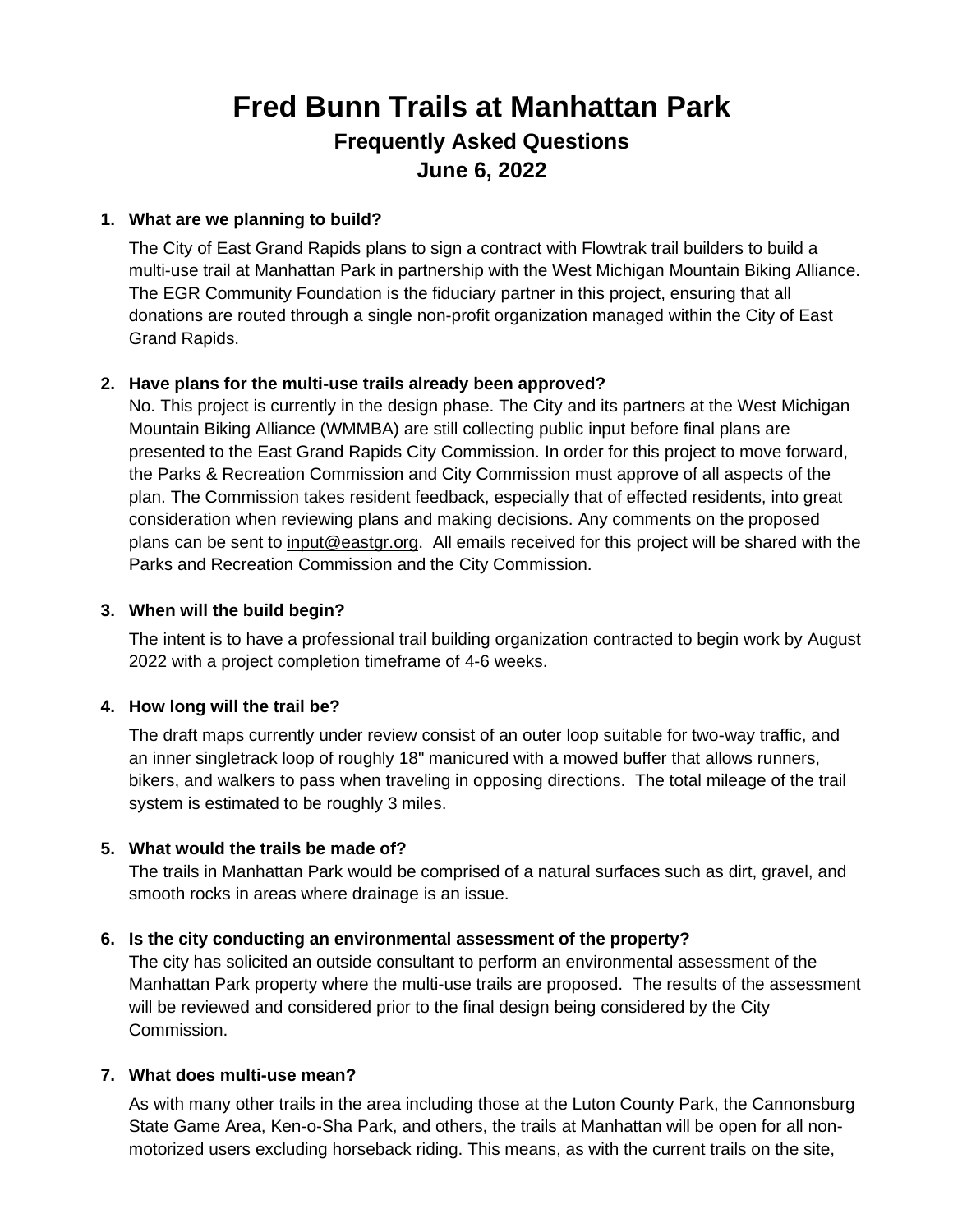the new trails will be available for bikers, hikers, walkers with dogs on a leash 6ft. or less, runners, snowshoers, and other users as regulated by park rules and guidelines. Some features on similar trails are "bike-optimized" (e.g. a small pile of rocks called a "rock garden") but provide ample and obvious opportunities for walkers and runners to avoid them and stay on the dirt path.

## **8. Will the high school cross country team have the opportunity to race on these trails?**

Yes, there is great potential for the EGR cross country team to use the trails once constructed. The team has a history in hosting smaller races as well as conferences within the existing trails; however, over time, the trails could no longer safely accommodate the number of teams using them. The enhancement of these trails will potentially allow the Pioneers to again host meets.

## **9. Will there be races on these trails?**

While Manhattan Park has been used for cyclocross events in the past, the length of the new trail system does not lend itself to mountain bike races. The EGR HS Cross Country running team does hope to host small running events at the park. All park events within the City of East Grand Rapids (including Manhattan Park) are managed by the city through a permitting process that includes public hearings at the Parks & Recreation Commission meetings.

## **10. What is the initial investment required to build this project?**

The city has contributed \$75k to the construction of this trail, and roughly \$100k has been raised through neighbors, EGR residents, and other local supporters.

## **11. What will be the annual incremental maintenance costs for the city?**

There are little to no additional maintenance costs anticipated for the city above and beyond those already expended to maintain the greater Manhattan park. The WMMBA, an alliance of volunteers, has graciously offered to add this new trail system to the list of over 150 miles of trails in the area that they maintain. They will assign trail coordinators to assist with maintaining the trail system on a regular basis and will work in concert with the City to do so.

## **12. Are there limits to when/times people can be out there riding?**

Park hours are posted and regulated by the city. No changes to these conditions are planned with the expansion of this trail system.

## **13. Are there any plans or potential to increase the length of the trail in the future?**

The original target was to integrate ~3 miles of trail within the system in total to accommodate a "5k" distance for running events and otherwise. Any extension of the first build will need to be considered later and coordinated with the city.

## **14. What will the trails look like after they are completed?**

Each segment of trail is unique depending on the existing conditions of the site. The intent for the multi-use trail at Manhattan Park is to construct them like other multi-use trails in the area that are designed to fit into the natural topography of the site, and to also provide recreational opportunities in combination with access and respect for the environment. Displayed below are photos from the Merrell Trails in Rockford and Luton Park in Rockford, both of which are multiuse trails through wooded properties that were built with construction practices that match the proposed method of construction for the multi-use trails at Manhattan Park.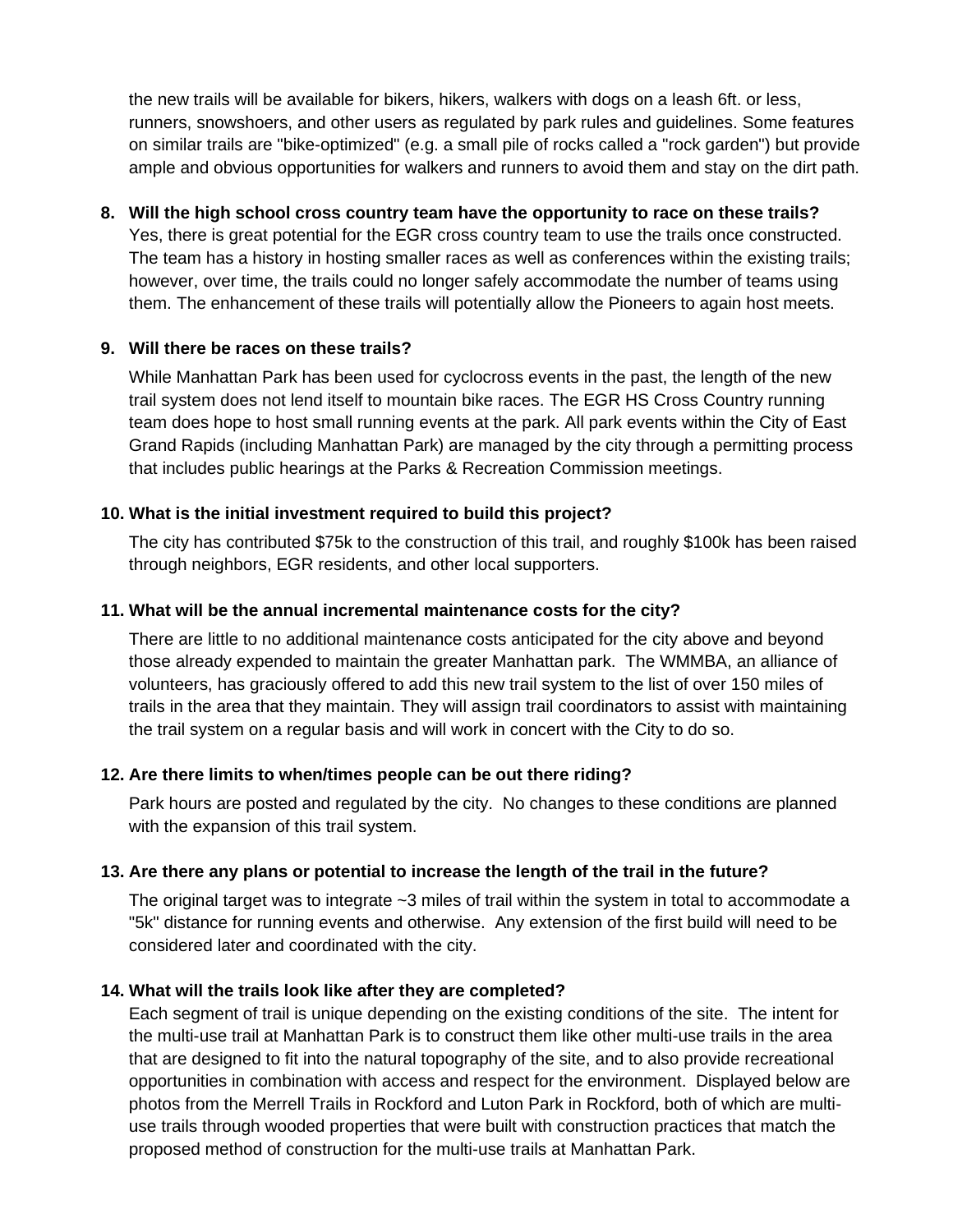Merrell Trails- Rockford, MI





Luton Park- Rockford, MI



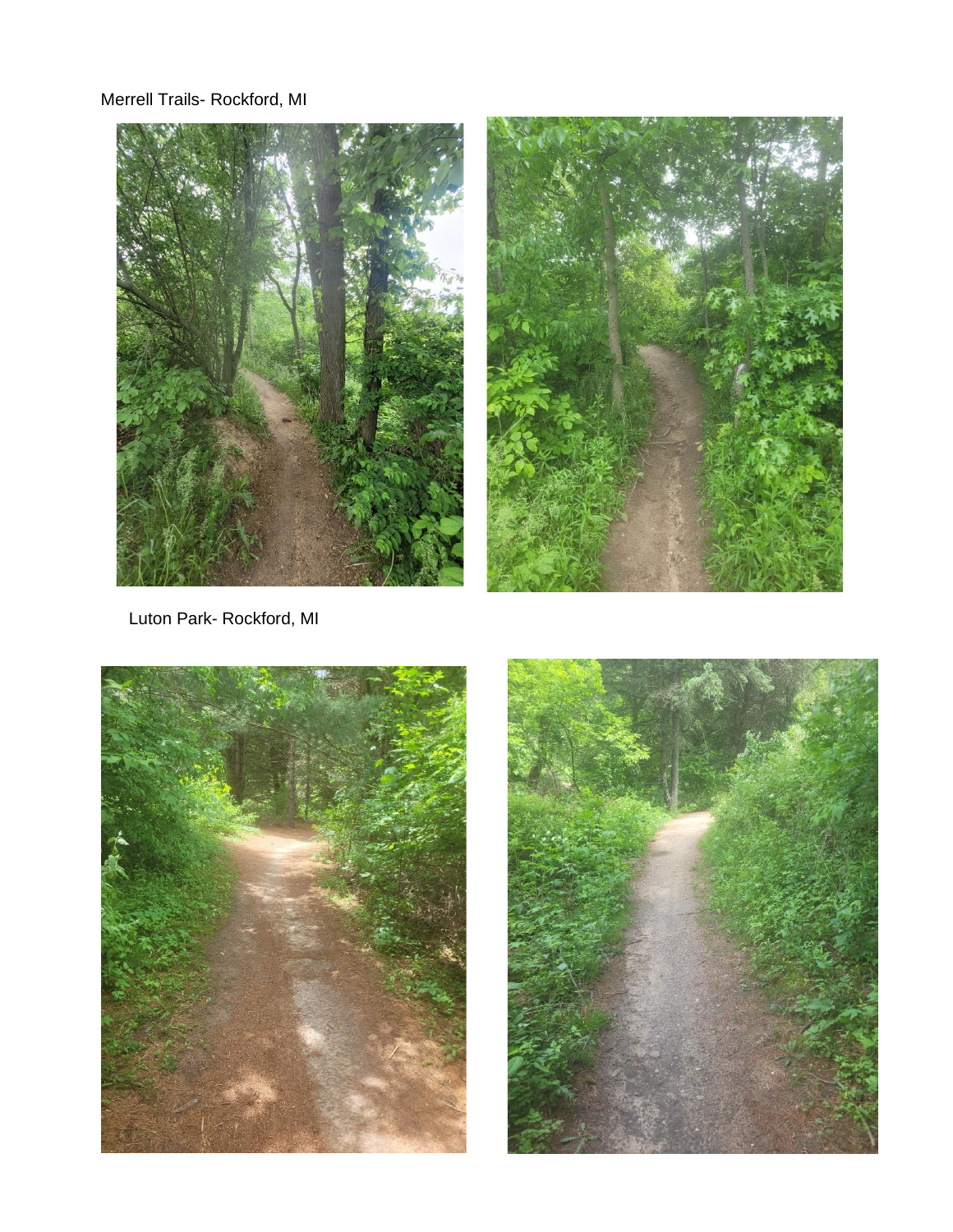## **15. Is there a website to get more information or an email address to provide my input?**

Details can be found at [https://www.eastgr.org/547/Manhattan-Park-Development.](https://www.eastgr.org/547/Manhattan-Park-Development) The City Commission approved the general concept plans on May 17, 2021; however the specific layout and features of the trail are still being finalized. Interested individuals are encouraged to submit their questions and comments to input@eastgr.org.

#### **16. Is this trail going to be for advanced riders only or good for beginners/children as well?**

Trails are generally not officially "rated" in this fashion and use of the trail is completely left to the individual to decide based on their skill level and comfort, keeping their personal safety in mind. As a multi-use trail, the trail will be built to accommodate a wide range of users.

#### **17. I'm concerned about trail etiquette. Will the trails be wide enough for bikers and pedestrians? How do I know walkers will feel safe without getting run over?**

The multi-use trails will be designed so that those on foot and bike can utilize them simultaneously. The WMMBA and potential contractors are specialized in designing trails that accommodate multiple parties. Appropriate signage will be utilized to alert users of the various persons using the trails and spell out expectations. For example, single file use will be encouraged. Depending on the level of difficulty, some trails may be more appropriate for running or biking than leisurely walking. The biking community takes trail etiquette very seriously as is demonstrated throughout the trails in West Michigan. Additionally, bikers who reside in EGR, such as high school students and/or those involved with clubs, are specifically trained in navigating trails in a respectful manner so all can safely enjoy them. Parents are encouraged to have discussions with their children regarding trail etiquette before they utilize the trails at Manhattan Park.

## **18. Where will riders be able to enter and exit the trail?**

The primary entrance to the trail system will be to the left and right of the top of Manhattan Park sledding hill. Secondary access for foot traffic and mountain bikers exists via the established entries to the park along the Reeds Lake Trail.

#### **19. Has a parking/traffic study been done to see if we can accommodate the added demand?**

Given the limited distance of the trail (approximately 3 miles), it is highly unlikely this will become a "destination" trail in the manner other longer trails have become within the West Michigan area. While we do not expect significant growth in traffic or parking as a direct result of the trail project, city staff have solicited the services of a professional engineering firm to develop an implementation plan for Manhattan Park, and the process will include evaluating layout options for planned park improvements as well as identifying opportunities for additional parking on site.

## **20. What about added noise (e.g. music) due to increased use of the trail?**

Park rules are posted and regulated by the city. No changes to these conditions are planned with the expansion of this trail system.

## **21. Is there increased liability for the city by allowing these trails to be developed?**

User safety is being considered throughout the trail design process and will be at the forefront of the rules and policy discussion, but injuries are reasonably foreseeable in any recreational